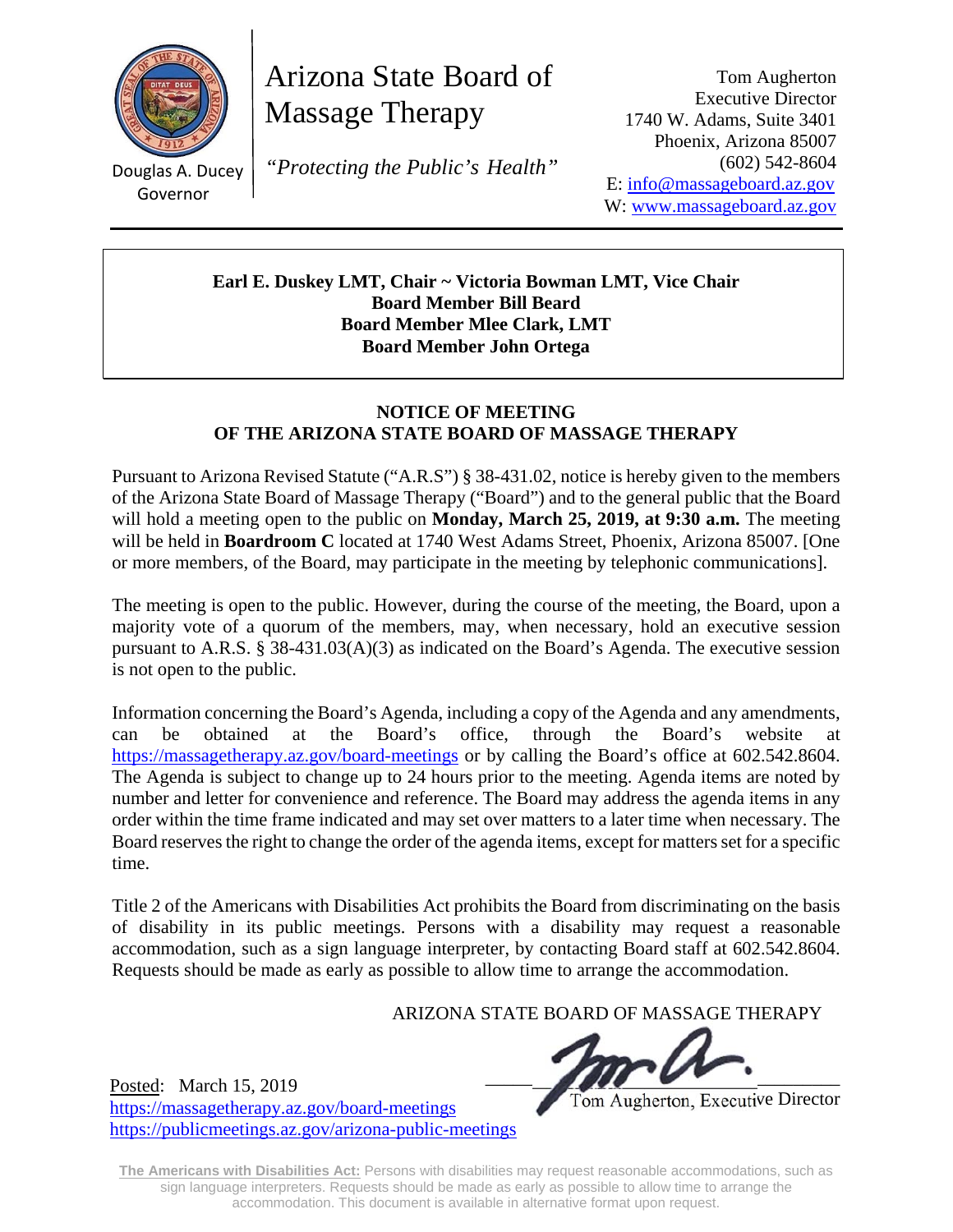

Arizona State Board of Massage Therapy

Douglas A. Ducey Governor

*"Protecting the Public's Health"*

Tom Augherton Executive Director 1740 W. Adams, Suite 3401 Phoenix, Arizona 85007 (602) 542-8604 E: [info@massageboard.az.gov](mailto:info@massageboard.az.gov) W: [www.massageboard.az.gov](http://www.massageboard.az.gov/)

**Earl E. Duskey LMT, Chair ~ Victoria Bowman LMT, Vice Chair Board Member Bill Beard Board Member Mlee Clark, LMT Board Member John Ortega**

# **March 25, 2019 Board Meeting Agenda**

**NOTE:** The Arizona State Board of Massage Therapy Chair reserves the right to change the order of items published on the agenda, except for public hearings set for a specific time.

During the Board meeting and upon a vote of the majority of a quorum, the Board may go into executive session to obtain legal advice from the Board's attorney(s) pursuant to Arizona Revised Statute ("A.R.S.") § 38-431.03(A)(3) on any items listed on the agenda. All meeting attendees whose presence is not required in an executive session can remain in the board meeting room when the Board withdraws to chambers for an executive session. Any and all legal action will only take place in open session.

## **I. CALL TO ORDER**

## **II. ROLL CALL**

## **III. CALL TO THE PUBLIC**

Pursuant to A.R.S. § 38-431.01(H), the Board may make an open call to the public during a public meeting, subject to reasonable time, place and manner restrictions, to allow individuals to address the public body on any issue within the jurisdiction of the public body. However, members of the Board are not allowed to discuss or take legal action on matters raised during an open call to the public unless the matters are properly noticed for discussion and legal action. The Board, however, may ask staff to review a matter or may ask that a matter be put on a future agenda. *(Information detailing the "Call to the Public" is provided for attendees at the rear of the Board room, as well as copies of the Board agenda).* 

## **IV. DECLARATION OF CONFLICTS OF INTEREST – A.R.S. § 38-503**

**The Americans with Disabilities Act:** Persons with disabilities may request reasonable accommodations, such as sign language interpreters. Requests should be made as early as possible to allow time to arrange the accommodation. This document is available in alternative format upon request.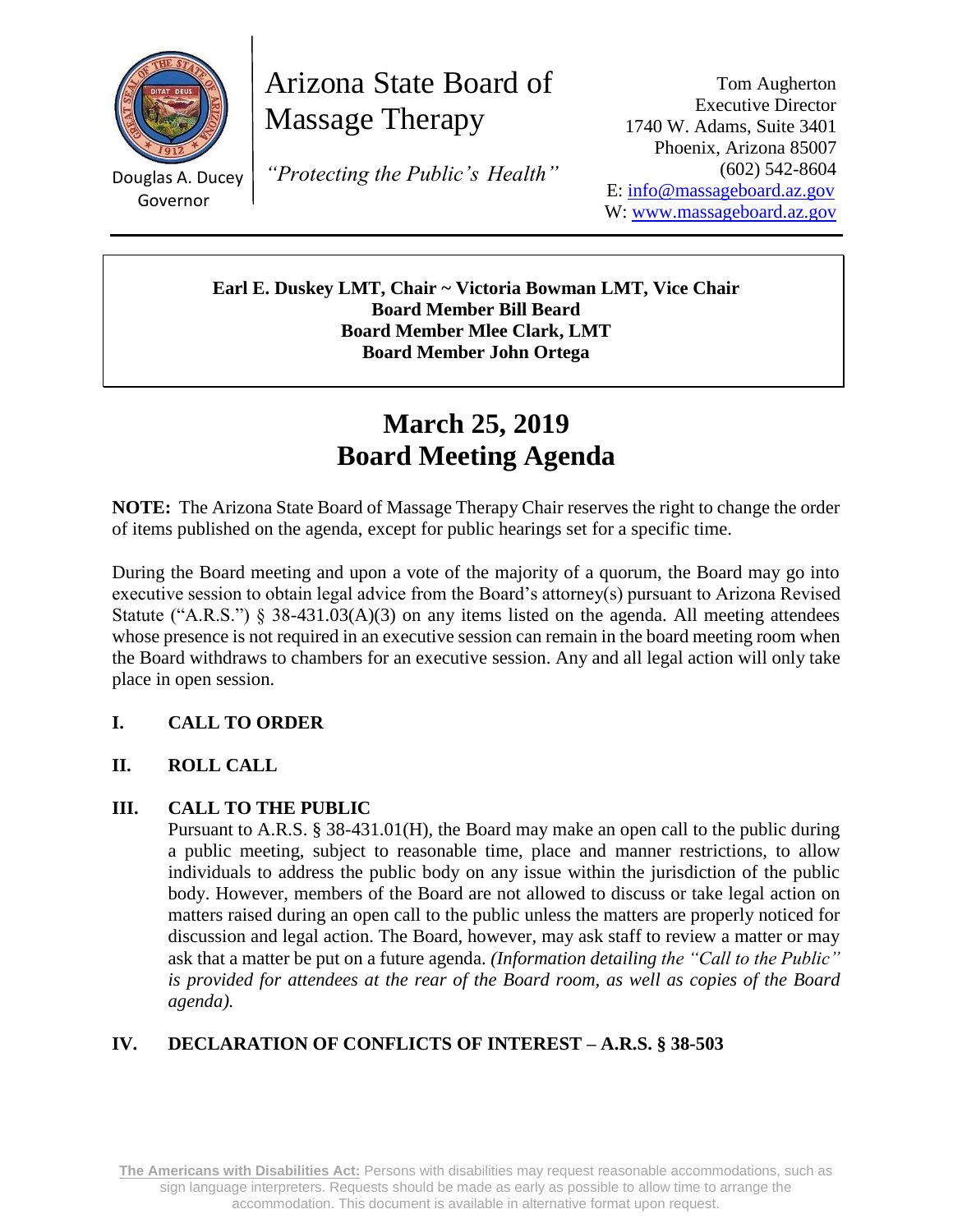### **V. REVIEW, DISCUSSION AND POSSIBLE ACTION ON BOARD MEETING MINUTES**

- A. Discussion and approval of the Open Session Minutes from the January 28, 2019 board meeting.
- B. Discussion and approval of the Executive Session Minutes from the January 28, 2019 board meeting.

## **VI. PRESENTATION TO BOARD**

- A. Andrew White, Senior Criminal Investigator to offer a briefing on incoming office activity on licensee incident complaints, trends and follow-up.
- B. Michael Raine, A.A.G. to share proposed changes in adjudication procedures.

## **VI. ITEMS FOR BOARD REVIEW, DISCUSSION AND POSSIBLE ACTION**

Upon a vote of the majority of a quorum, the Board may go into executive session, pursuant to A.R.S. § 38-431.03(A)(2) to discuss or consider records exempt, by law, from public inspection, including the receipt and discussion of information or testimony that is specifically required to be maintained as confidential by state or federal law.

- A. Investigation File(s) Recommended for Summary Suspension Board to review, discuss and take possible emergency action against a license pursuant to A.R.S. § 32-4254(B) on the following investigation files:
	- 1. File No. 19-147; Cherry, Caleb

## B. Investigation File(s)

Board to review, discuss and take possible action on investigation files.

- 1. File No. 19-145; Kamae, Christopher
- 2. File No. 19-148; Esposito, Joseph
- 3. File No. 19-149; Johnston, Susan

#### C. License Application(s) for Arizona Massage Therapy License(s)

Board to review and discuss the license applications pursuant to A.R.S. §§ 32-4222 & 32-4223 and A.A.C. R4-15-201 & R4-15-203, and may vote to take action on the following applicants:

- 1. Fox, April
- 2. Rodgers, Tiara
- D. Unlawful Use of the Massage Therapy Designation and/or Unlawful Practice Board to review and discuss the documents and materials received pursuant to A.R.S. §§ 32-4252 and 32-4255, and may vote to take action on the following matters:
	- 1. File No. 19-131; Cole, Terra
	- 2. File No. 19-132; Batista, Mark
	- 3. File No. 19-140; Berenholtz, Jim
	- 4. File No. 19-144; Noelle, Nicole